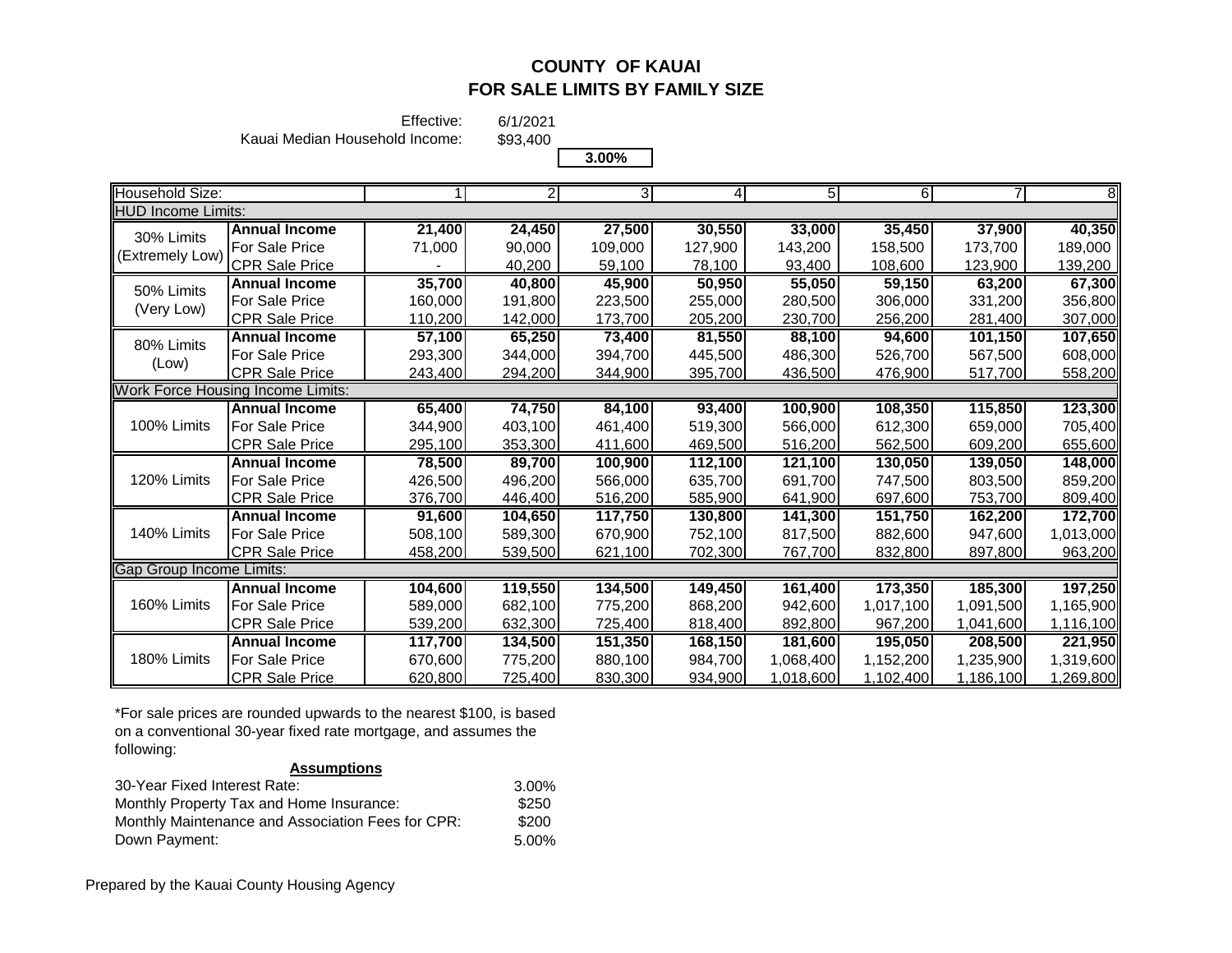Effective:

Kauai Median Household Income:

\$93,400 **3.25%**

6/1/2021

| $\sim$ | . .<br>Λ |
|--------|----------|
|        |          |
|        |          |

| Household Size:          |                                   |         | $\overline{2}$ | 3       | 4       | $5\overline{)}$ | $6 \mid$  |           | $\overline{8}$ |
|--------------------------|-----------------------------------|---------|----------------|---------|---------|-----------------|-----------|-----------|----------------|
| HUD Income Limits:       |                                   |         |                |         |         |                 |           |           |                |
| 30% Limits               | <b>Annual Income</b>              | 21,400  | 24,450         | 27,500  | 30,550  | 33,000          | 35,450    | 37,900    | 40,350         |
| (Extremely Low)          | For Sale Price                    | 68,800  | 87,200         | 105,600 | 123,900 | 138,700         | 153,500   | 168,300   | 183,100        |
|                          | <b>CPR Sale Price</b>             |         | 38,900         | 57,300  | 75,700  | 90,500          | 105,300   | 120,000   | 134,800        |
| 50% Limits               | <b>Annual Income</b>              | 35,700  | 40,800         | 45,900  | 50,950  | 55,050          | 59,150    | 63,200    | 67,300         |
| (Very Low)               | For Sale Price                    | 155,000 | 185,800        | 216,500 | 247,000 | 271,700         | 296,500   | 320,900   | 345,600        |
|                          | <b>CPR Sale Price</b>             | 106.800 | 137,500        | 168,300 | 198,700 | 223,500         | 248,200   | 272,600   | 297,400        |
| 80% Limits               | <b>Annual Income</b>              | 57,100  | 65,250         | 73,400  | 81,550  | 88,100          | 94,600    | 101,150   | 107,650        |
|                          | For Sale Price                    | 284,100 | 333,200        | 382,400 | 431,600 | 471,100         | 510,300   | 549,800   | 589,000        |
| (Low)                    | <b>CPR Sale Price</b>             | 235,800 | 285,000        | 334,200 | 383,300 | 422,800         | 462,000   | 501,500   | 540,700        |
|                          | Work Force Housing Income Limits: |         |                |         |         |                 |           |           |                |
|                          | <b>Annual Income</b>              | 65,400  | 74,750         | 84,100  | 93,400  | 100,900         | 108,350   | 115,850   | 123,300        |
| 100% Limits              | For Sale Price                    | 334,200 | 390,500        | 446,900 | 503,000 | 548,300         | 593,200   | 638,400   | 683,400        |
|                          | <b>CPR Sale Price</b>             | 285,900 | 342,300        | 398,700 | 454,800 | 500,000         | 545,000   | 590,200   | 635,100        |
|                          | <b>Annual Income</b>              | 78,500  | 89,700         | 100,900 | 112,100 | 121,100         | 130,050   | 139,050   | 148,000        |
| 120% Limits              | For Sale Price                    | 413,200 | 480,700        | 548,300 | 615,800 | 670.100         | 724,100   | 778,400   | 832,400        |
|                          | <b>CPR Sale Price</b>             | 364,900 | 432,500        | 500,000 | 567,600 | 621,900         | 675,800   | 730,100   | 784,100        |
|                          | <b>Annual Income</b>              | 91,600  | 104,650        | 117,750 | 130,800 | 141,300         | 151,750   | 162,200   | 172,700        |
| 140% Limits              | For Sale Price                    | 492,200 | 570,900        | 649.900 | 728,600 | 792.000         | 855,000   | 918,000   | 981,300        |
|                          | CPR Sale Price                    | 443,900 | 522,600        | 601,700 | 680,400 | 743,700         | 806,700   | 869,800   | 933,100        |
| Gap Group Income Limits: |                                   |         |                |         |         |                 |           |           |                |
|                          | <b>Annual Income</b>              | 104,600 | 119,550        | 134,500 | 149,450 | 161,400         | 173,350   | 185,300   | 197,250        |
| 160% Limits              | For Sale Price                    | 570,600 | 660,800        | 750,900 | 841,100 | 913,200         | 985,300   | 1,057,300 | 1,129,400      |
|                          | <b>CPR Sale Price</b>             | 522,300 | 612,500        | 702,700 | 792,900 | 864,900         | 937,000   | 1,009,100 | 1,081,200      |
|                          | <b>Annual Income</b>              | 117,700 | 134,500        | 151,350 | 168,150 | 181,600         | 195,050   | 208,500   | 221,950        |
| 180% Limits              | <b>For Sale Price</b>             | 649,600 | 750,900        | 852,600 | 953,900 | 1,035,000       | 1,116,200 | 1,197,300 | 1,278,400      |
|                          | <b>CPR Sale Price</b>             | 601,400 | 702,700        | 804,300 | 905,600 | 986,800         | 1,067,900 | 1,149,000 | 1,230,100      |

\*For sale prices are rounded upwards to the nearest \$100, is based on a conventional 30-year fixed rate mortgage, and assumes the following:

### **Assumptions**

| 30-Year Fixed Interest Rate:                      | 3.25% |
|---------------------------------------------------|-------|
| Monthly Property Tax and Home Insurance:          | \$250 |
| Monthly Maintenance and Association Fees for CPR: | \$200 |
| Down Payment:                                     | 5.00% |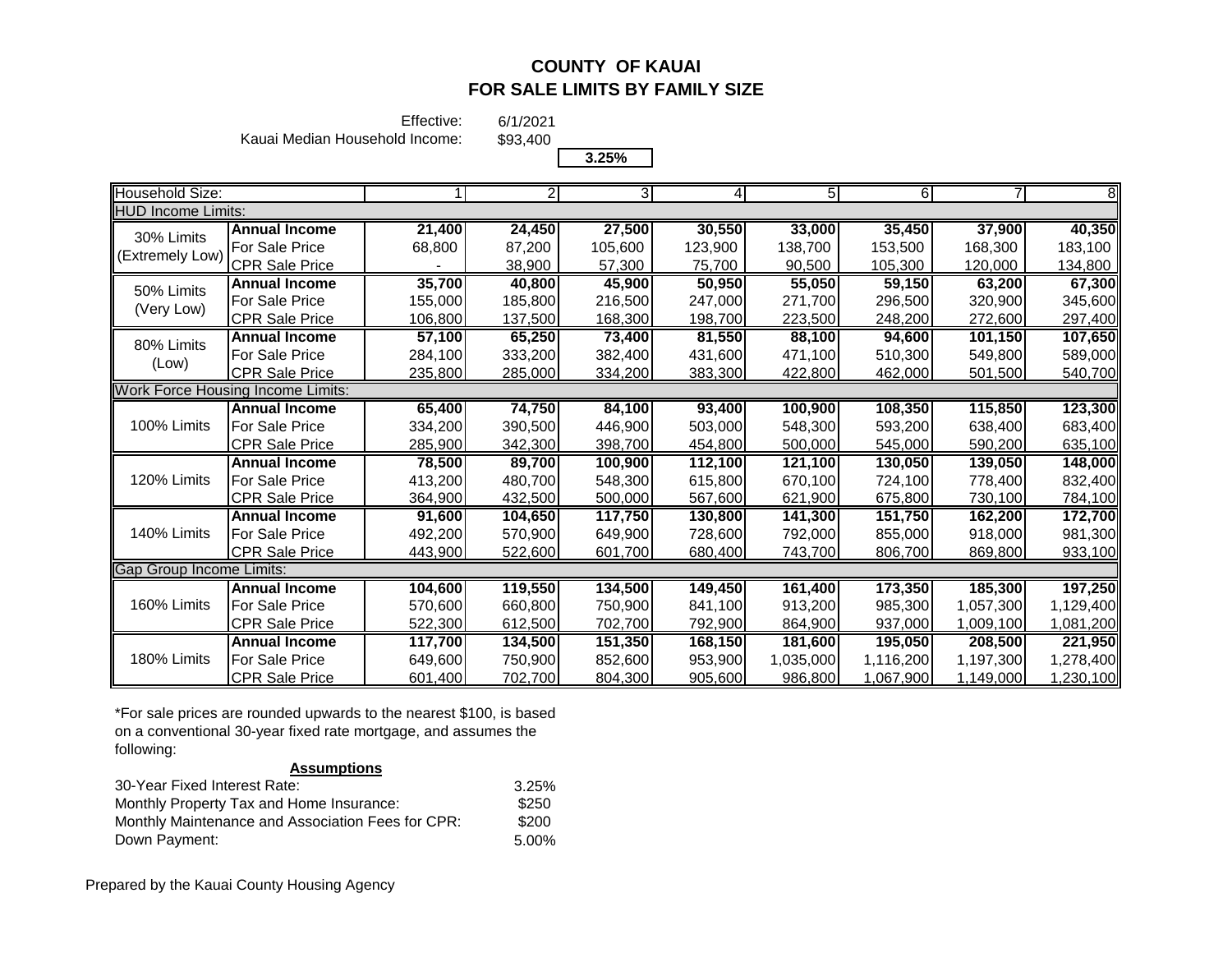Effective:

Kauai Median Household Income:

\$93,400

6/1/2021

|                           |                                          |         |                | 3.50%   |         |         |         |           |           |
|---------------------------|------------------------------------------|---------|----------------|---------|---------|---------|---------|-----------|-----------|
| Household Size:           |                                          |         | $\overline{2}$ | 3I      | 41      | 51      | 6       |           | 81        |
| <b>HUD Income Limits:</b> |                                          |         |                |         |         |         |         |           |           |
| 30% Limits                | <b>Annual Income</b>                     | 21,400  | 24,450         | 27,500  | 30,550  | 33,000  | 35,450  | 37,900    | 40,350    |
| (Extremely Low)           | For Sale Price                           | 66,600  | 84,500         | 102,300 | 120,100 | 134,500 | 148,800 | 163,100   | 177,400   |
|                           | CPR Sale Price                           |         | 37,700         | 55,500  | 73,400  | 87,700  | 102,000 | 116,300   | 130,700   |
| 50% Limits                | <b>Annual Income</b>                     | 35,700  | 40,800         | 45,900  | 50,950  | 55,050  | 59,150  | 63,200    | 67,300    |
| (Very Low)                | For Sale Price                           | 150,200 | 180,000        | 209,900 | 239,400 | 263,400 | 287,300 | 311,000   | 335,000   |
|                           | <b>CPR Sale Price</b>                    | 103,500 | 133,300        | 163,100 | 192,600 | 216,600 | 240,600 | 264,200   | 288,200   |
| 80% Limits                | <b>Annual Income</b>                     | 57,100  | 65,250         | 73,400  | 81,550  | 88,100  | 94,600  | 101,150   | 107,650   |
| (Low)                     | <b>For Sale Price</b>                    | 275,300 | 323,000        | 370,600 | 418,300 | 456,600 | 494,500 | 532,800   | 570,800   |
|                           | <b>CPR Sale Price</b>                    | 228,600 | 276,200        | 323,900 | 371,500 | 409,800 | 447,800 | 486,100   | 524,100   |
|                           | <b>Work Force Housing Income Limits:</b> |         |                |         |         |         |         |           |           |
|                           | <b>Annual Income</b>                     | 65,400  | 74,750         | 84,100  | 93,400  | 100,900 | 108,350 | 115,850   | 123,300   |
| 100% Limits               | For Sale Price                           | 323,900 | 378,500        | 433,200 | 487,500 | 531,400 | 574,900 | 618,800   | 662,300   |
|                           | <b>CPR Sale Price</b>                    | 277,100 | 331,700        | 386,400 | 440,800 | 484,600 | 528,200 | 572,000   | 615,600   |
|                           | <b>Annual Income</b>                     | 78,500  | 89,700         | 100,900 | 112,100 | 121,100 | 130,050 | 139,050   | 148,000   |
| 120% Limits               | <b>For Sale Price</b>                    | 400,400 | 465,900        | 531,400 | 596,900 | 649,500 | 701,800 | 754,400   | 806,700   |
|                           | <b>CPR Sale Price</b>                    | 353,700 | 419,100        | 484,600 | 550,100 | 602,700 | 655,000 | 707,600   | 759,900   |
|                           | <b>Annual Income</b>                     | 91,600  | 104,650        | 117,750 | 130,800 | 141,300 | 151,750 | 162,200   | 172,700   |
| 140% Limits               | <b>For Sale Price</b>                    | 477,000 | 553,300        | 629,900 | 706,200 | 767,500 | 828,600 | 889,700   | 951,100   |
|                           | CPR Sale Price                           | 430.200 | 506,500        | 583,100 | 659,400 | 720,800 | 781,900 | 843,000   | 904,300   |
| Gap Group Income Limits:  |                                          |         |                |         |         |         |         |           |           |
|                           | <b>Annual Income</b>                     | 104,600 | 119,550        | 134,500 | 149,450 | 161,400 | 173,350 | 185,300   | 197,250   |
| 160% Limits               | <b>For Sale Price</b>                    | 553,000 | 640,400        | 727,800 | 815,200 | 885,000 | 954,900 | 1,024,800 | 1,094,600 |
|                           | <b>CPR Sale Price</b>                    | 506,200 | 593,600        | 681,000 | 768,400 | 838,300 | 908,100 | 978,000   | 1,047,800 |
|                           | <b>Annual Income</b>                     | 117,700 | 134,500        | 151,350 | 168,150 | 181,600 | 195,050 | 208,500   | 221,950   |

For Sale Price 629,600 727,800 826,300 924,500 1,003,100 1,081,800 1,160,400 1,239,000 CPR Sale Price 582,800 681,000 779,500 877,700 956,400 1,035,000 1,113,600 1,192,200

\*For sale prices are rounded upwards to the nearest \$100, is based on a conventional 30-year fixed rate mortgage, and assumes the following:

#### **Assumptions**

| 30-Year Fixed Interest Rate:                      | 3.50% |
|---------------------------------------------------|-------|
| Monthly Property Tax and Home Insurance:          | \$250 |
| Monthly Maintenance and Association Fees for CPR: | \$200 |
| Down Payment:                                     | 5.00% |

Prepared by the Kauai County Housing Agency

180% Limits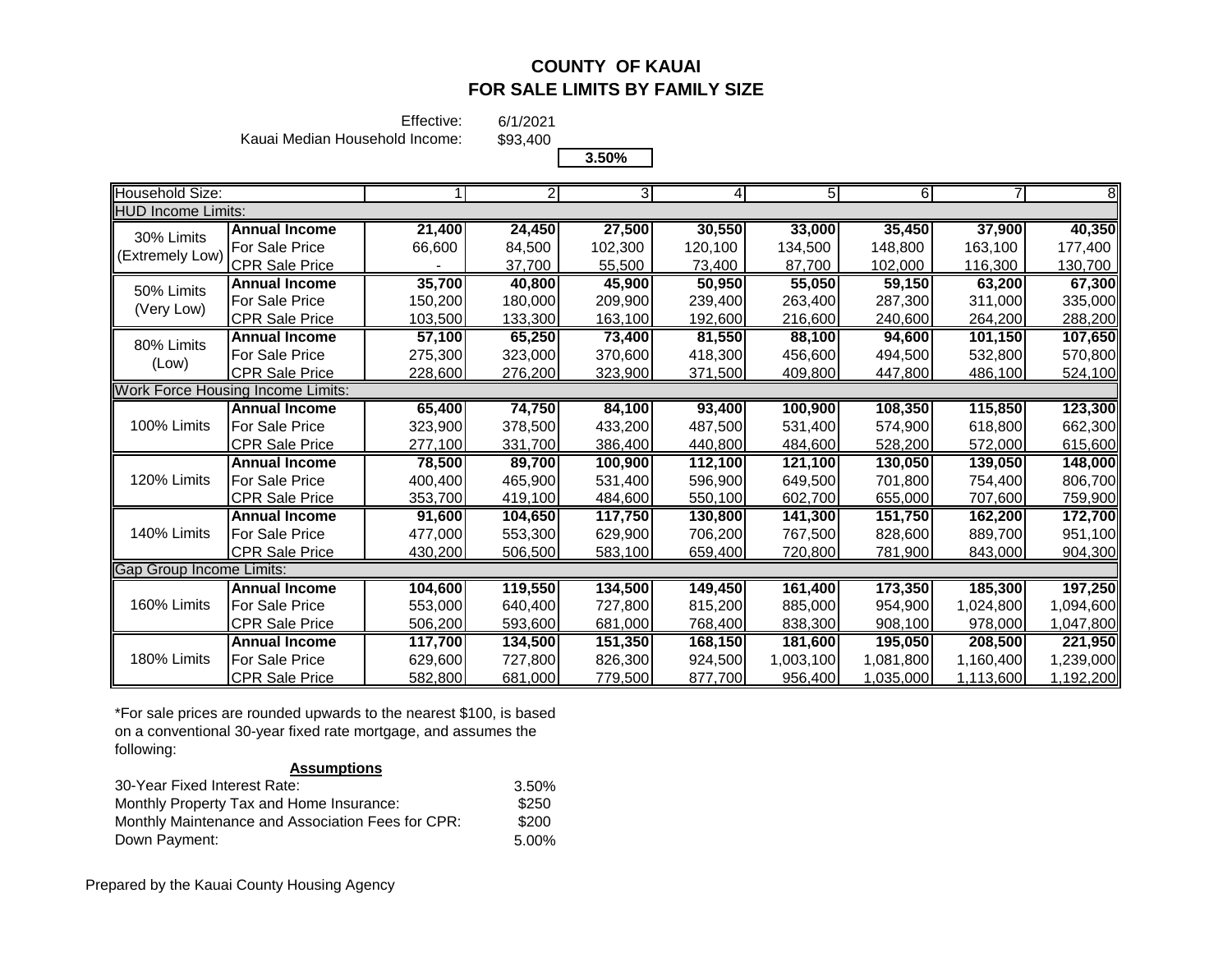Effective:

Kauai Median Household Income:

\$93,400

6/1/2021

| з |  |
|---|--|
|   |  |

| Household Size:                 |                                          |         |         | 3       | 4       | 5 <sub>l</sub> | 6         |           | $\overline{8}$ |
|---------------------------------|------------------------------------------|---------|---------|---------|---------|----------------|-----------|-----------|----------------|
| <b>HUD Income Limits:</b>       |                                          |         |         |         |         |                |           |           |                |
| 30% Limits                      | <b>Annual Income</b>                     | 21,400  | 24,450  | 27,500  | 30,550  | 33,000         | 35,450    | 37,900    | 40,350         |
|                                 | For Sale Price                           | 64,600  | 81,900  | 99,200  | 116,500 | 130,400        | 144,300   | 158,100   | 172,000        |
| (Extremely Low)                 | <b>CPR Sale Price</b>                    |         | 36,600  | 53,800  | 71,100  | 85,000         | 98,900    | 112,800   | 126,700        |
| 50% Limits                      | <b>Annual Income</b>                     | 35,700  | 40,800  | 45,900  | 50,950  | 55,050         | 59,150    | 63,200    | 67,300         |
|                                 | For Sale Price                           | 145.700 | 174,600 | 203,500 | 232,100 | 255,300        | 278,600   | 301,500   | 324,800        |
| (Very Low)                      | <b>CPR Sale Price</b>                    | 100,300 | 129,200 | 158,100 | 186,800 | 210,000        | 233,200   | 256,200   | 279,400        |
| 80% Limits                      | <b>Annual Income</b>                     | 57,100  | 65,250  | 73,400  | 81,550  | 88,100         | 94,600    | 101,150   | 107,650        |
|                                 | For Sale Price                           | 267,000 | 313,200 | 359,400 | 405,600 | 442,700        | 479,500   | 516,700   | 553,500        |
| (Low)                           | <b>CPR Sale Price</b>                    | 221,600 | 267,800 | 314,000 | 360,200 | 397,300        | 434,200   | 471,300   | 508,100        |
|                                 | <b>Work Force Housing Income Limits:</b> |         |         |         |         |                |           |           |                |
|                                 | <b>Annual Income</b>                     | 65,400  | 74,750  | 84,100  | 93,400  | 100,900        | 108,350   | 115,850   | 123,300        |
| 100% Limits                     | For Sale Price                           | 314,000 | 367,000 | 420,000 | 472,700 | 515,200        | 557,500   | 600,000   | 642,200        |
|                                 | <b>CPR Sale Price</b>                    | 268,700 | 321,700 | 374,700 | 427,400 | 469,900        | 512,100   | 554,600   | 596,900        |
|                                 | <b>Annual Income</b>                     | 78,500  | 89,700  | 100,900 | 112,100 | 121,100        | 130,050   | 139,050   | 148,000        |
| 120% Limits                     | <b>For Sale Price</b>                    | 388,300 | 451,800 | 515,200 | 578,700 | 629,700        | 680,500   | 731,500   | 782,200        |
|                                 | <b>CPR Sale Price</b>                    | 342,900 | 406,400 | 469,900 | 533,400 | 584,400        | 635,100   | 686,100   | 736,900        |
|                                 | <b>Annual Income</b>                     | 91,600  | 104,650 | 117,750 | 130,800 | 141,300        | 151,750   | 162,200   | 172,700        |
| 140% Limits                     | For Sale Price                           | 462,500 | 536,500 | 610,700 | 684,700 | 744,200        | 803,500   | 862,700   | 922,200        |
|                                 | <b>CPR Sale Price</b>                    | 417,200 | 491,100 | 565,400 | 639,400 | 698,900        | 758,100   | 817,300   | 876,900        |
| <b>Gap Group Income Limits:</b> |                                          |         |         |         |         |                |           |           |                |
|                                 | <b>Annual Income</b>                     | 104,600 | 119,550 | 134,500 | 149,450 | 161,400        | 173,350   | 185,300   | 197,250        |
| 160% Limits                     | <b>For Sale Price</b>                    | 536,200 | 620,900 | 705,700 | 790,400 | 858,200        | 925,900   | 993,600   | 1,061,400      |
|                                 | <b>CPR Sale Price</b>                    | 490,900 | 575,600 | 660,300 | 745,100 | 812,800        | 880,500   | 948,300   | 1,016,000      |
|                                 | <b>Annual Income</b>                     | 117,700 | 134,500 | 151,350 | 168,150 | 181,600        | 195,050   | 208,500   | 221,950        |
| 180% Limits                     | <b>For Sale Price</b>                    | 610,500 | 705,700 | 801,200 | 896,400 | 972,700        | 1,048,900 | 1,125,100 | 1,201,400      |
|                                 | <b>CPR Sale Price</b>                    | 565,100 | 660,300 | 755,800 | 851,100 | 927,300        | 1,003,500 | 1,079,800 | 1,156,000      |

\*For sale prices are rounded upwards to the nearest \$100, is based on a conventional 30-year fixed rate mortgage, and assumes the following:

### **Assumptions**

| 30-Year Fixed Interest Rate:                      | 3.75% |
|---------------------------------------------------|-------|
| Monthly Property Tax and Home Insurance:          | \$250 |
| Monthly Maintenance and Association Fees for CPR: | \$200 |
| Down Payment:                                     | 5.00% |